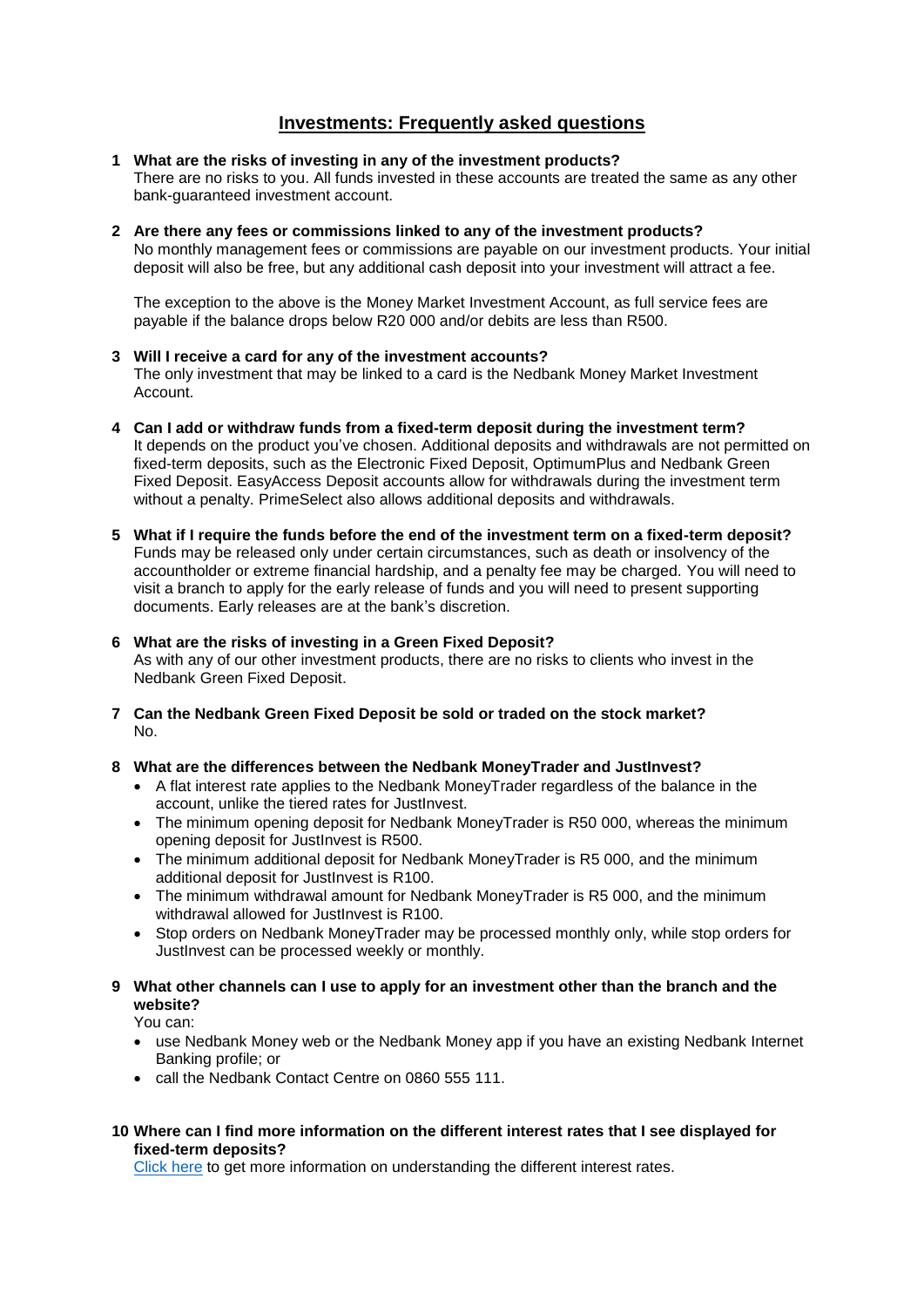#### **11 Do I pay tax on the interest earned on my investments with Nedbank?**

Yes. The bank will issue an income tax certificate (IT3) after February every year. Certificates are issued only once a minimum amount of interest has been earned, as prescribed by the South African Revenue Services (SARS) from time to time. The tax certificate will display interest earned during the year, regardless of whether the interest has been paid out or whether it is still being accrued. Each individual's tax situation is different and Nedbank recommends that you seek advice from a suitably qualified tax or financial consultant.

#### **12 How much money can I contribute to my tax-free savings account?**

While the interest earned on your account is tax-free, there are certain legislated limits on how much you are allowed to invest. Currently each individual is allowed to contribute up to R33 000 per tax year (1 March to the last day of February). The total lifetime limit that any individual may contribute towards a tax-free savings account is R500 000.

#### **13 Can I withdraw money from my tax-free savings account?**

You may withdraw from the funds invested in this product. It is, however, important to note that any amounts 'paid back' into the tax-free savings account will be added to the amounts you have already contributed. For example, if you invest R33 000 as a lump sum and midway through the year you need to access R10 000, you may withdraw the R10 000. However, should you wish to replace that R10 000 during the same financial year, this will be seen as an overcontribution since you already contributed the allowed maximum of R33 000 during the year. The R10 000 that you 'replace' will be added to your annual cumulative contribution amount and will take your total cumulative contribution for the year to R43 000, which means you will be taxed by SARS on the R10 000.

#### **14 Can I transfer funds from one tax-free savings account to another?**

You can transfer the funds held in your tax-free savings account to one held with another financial institution. You will need to visit a branch and present a transfer-in request from the receiving institution to transfer the funds between financial institutions. Transfers can take up to 10 business days to complete.

#### **15 What is an Electronic Fixed Deposit?**

The Electronic Fixed Deposit is a fixed-term product with a minimum term of one month and a maximum term of 17 months. It can be opened on digital platforms only by using a digital banking profile and PIN. The Electronic OptimumPlus is exactly the same offering as the Electronic Fixed Deposit, but for clients aged 55 years and older.

### **16 What are the differences and similarities between a fixed deposit and an Electronic Fixed Deposit?**

#### **Similarities**

- The interest rate is fixed for the duration of the agreement and cannot be changed during the investment term.
- Interest is calculated daily and can be paid out monthly, quarterly, half-yearly, annually or on expiry.
- The minimum opening deposit is R1 000.
- No withdrawals and additional deposits are allowed.

#### **Differences**

- The Electronic Fixed Deposit can be opened only through digital channels and not at a branch or through the Nedbank Contact Centre.
- Clients benefit from higher interest rates on the Electronic Fixed Deposit.
- The Electronic Fixed Deposit has investment terms ranging from one to 17 months.

#### **17 Will I receive statements for my investment?**

Monthly statements are generated for all notice deposits with a balance exceeding R5 000. If you opt for eStatements, you will receive a statement for all notice deposits, regardless of the account balance. You can choose to receive your investment statements by email, MMS or post and you